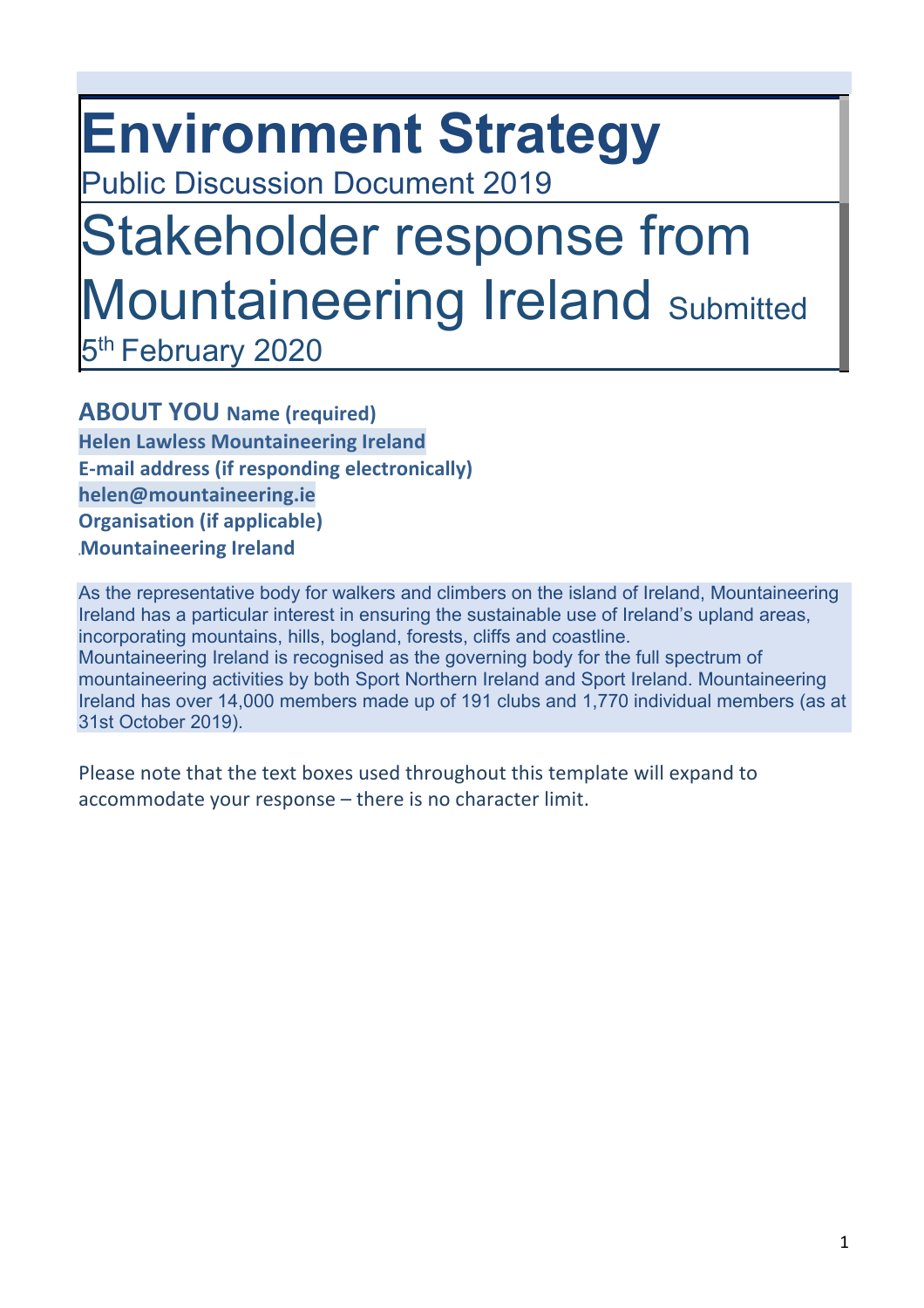### **Q1: Do you agree that the Environment Strategy should sit alongside existing Executive-endorsed strategies, such as the Sustainable Development, Public Health and Economic Strategies?**

**Yes ⊠ No □** 

#### **Comments**

Mountaineering Ireland supports the vision of the Department stated in the consultation document:

**"A living, working, active landscape valued by everyone"**  with the important addition:

**"We have well managed landscapes and high-quality urban spaces that are accessible to everyone."** 

The Environment Strategy should be brave, optimistic and far-reaching.

This Environment Strategy affects all life in Northern Ireland. It should not and cannot be seen as only belonging to one agency (NIEA) or a single department (DAERA). It must be as embedded in our government as our existence is in our environment.

Mountaineering Ireland calls for an Environment Bill for Northern Ireland to be enacted to give the Environment Strategy a binding, legal footing. Failure to do so will mean the document will lack 'teeth' and most likely remain largely ineffective.

Since there will always be a hierarchy of priorities in development decisions, we suggest that the Environment Strategy acknowledges this and that it contain mechanisms to ensure environmental proofing of all government policy.

Whilst it is a given that the Environment Strategy should be aligned to the current and future Programme for Government (PfG) outcomes and metrics, it should not be restricted in its ambition by being tied by existing outcome indicators.

We call for the production of an integrated landscape plan. This will provide a foundation for good decision making.

- We believe that it is not tenable to think that government policies for agriculture, energy generation and extractive industries (water, rock, gravel, minerals, gas) would sit outside or not be aligned with the environment policy.
- We point to the recent Irish Uplands Forum socio-economic report on the upland areas of Ireland North and South. It identifies an agricultural industry in crisis in upland areas and concludes only an integrated approach between agriculture, environment and economy can hope to solve this (https://irishuplandsforum.org/).
- It is our view that the Environment Strategy should set the context for the development of all industry and land uses and particularly for agriculture, forestry, waste, marine and for industries with large land take, emissions or other impacts on land or water.

The importance of landscape and land use should be more explicit in the vision and objectives. Upland areas, whether designated for nature conservation or not, provide a host of ecosystem services beyond conservation of species, including regulating water; the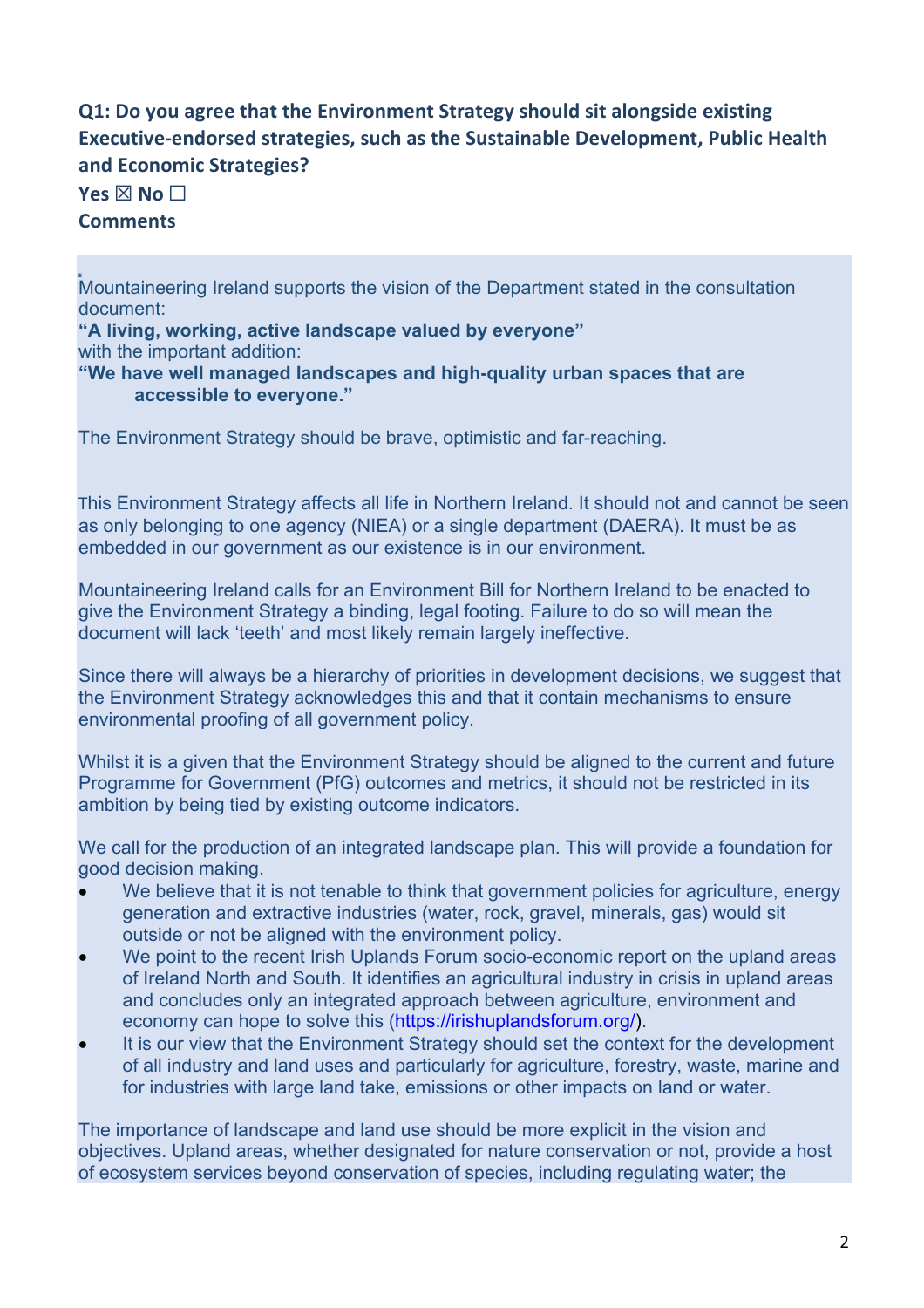mitigating climate change and supporting human well-being. The strategy should set out a clear intention to put our Areas of Outstanding Natural Beauty on a statutory footing and to increase the designation of our uplands as special and fragile environments.

We hope that the Environment Strategy can act as an enabler to Mountaineering Ireland strategic objective: "That mountain landscapes should be valued and protected as environmental, cultural and recreational assets".

#### **Q2: Do you agree that these broad environmental areas are appropriate for the Environment Strategy?**

**Yes** ☐

**No** ☒

#### **If "No", what alternatives would you like to see included?**

The Environmental Areas listed are confusing and misleading it is not clear how they are in fact separate at all. There are notable gaps e.g. Agriculture, Planning, Engagement and Enforcement as very important 'areas' so why leave them out here?

Do the Environmental Areas listed reflect a potential organisational chart for DAERA? If so, we suggest a danger of continuing the silo mentality that has restricted effective action.

That agriculture in Northern Ireland has a huge impact on Northern Ireland's environment cannot be ignored by the Environment Strategy. To do so would be ridiculous. Given that it will likely be the same department (DAERA) responsible for developing and delivering an NI Agriculture policy it is imperative that both are complementary and aligned in their outcomes. To do otherwise guarantees continued failure.

Perhaps a better alternative to the environmental areas in the discussion document would be to create overarching areas of work that the Strategy should address. For example:

- **Increasing Environmental Quality: More Observation, more Reporting, more** Education & more Enforcement
- **An integrated approach to Land (& Water) Use:** We would like to see sound policies for upland landscapes included. We see the recognition of recreation as a valid land (and water) use as being vital to integrated management of natural resources and will help strengthen the mandate for rebalancing the intrinsic value of our environment against the value that can be extracted from its consumption.
- **Planning Development**: The Environment Strategy must recognise the role planning policy and legislation has in steering & regulating how people impact on the environment, much more than just the narrow focus the 'Built Environment' title suggests. The strategy must set out how it sees Planning and the Environment interacting, e.g. the rigour (or lack thereof) of the use of Environmental Impact Assessments.

#### **Other Comments**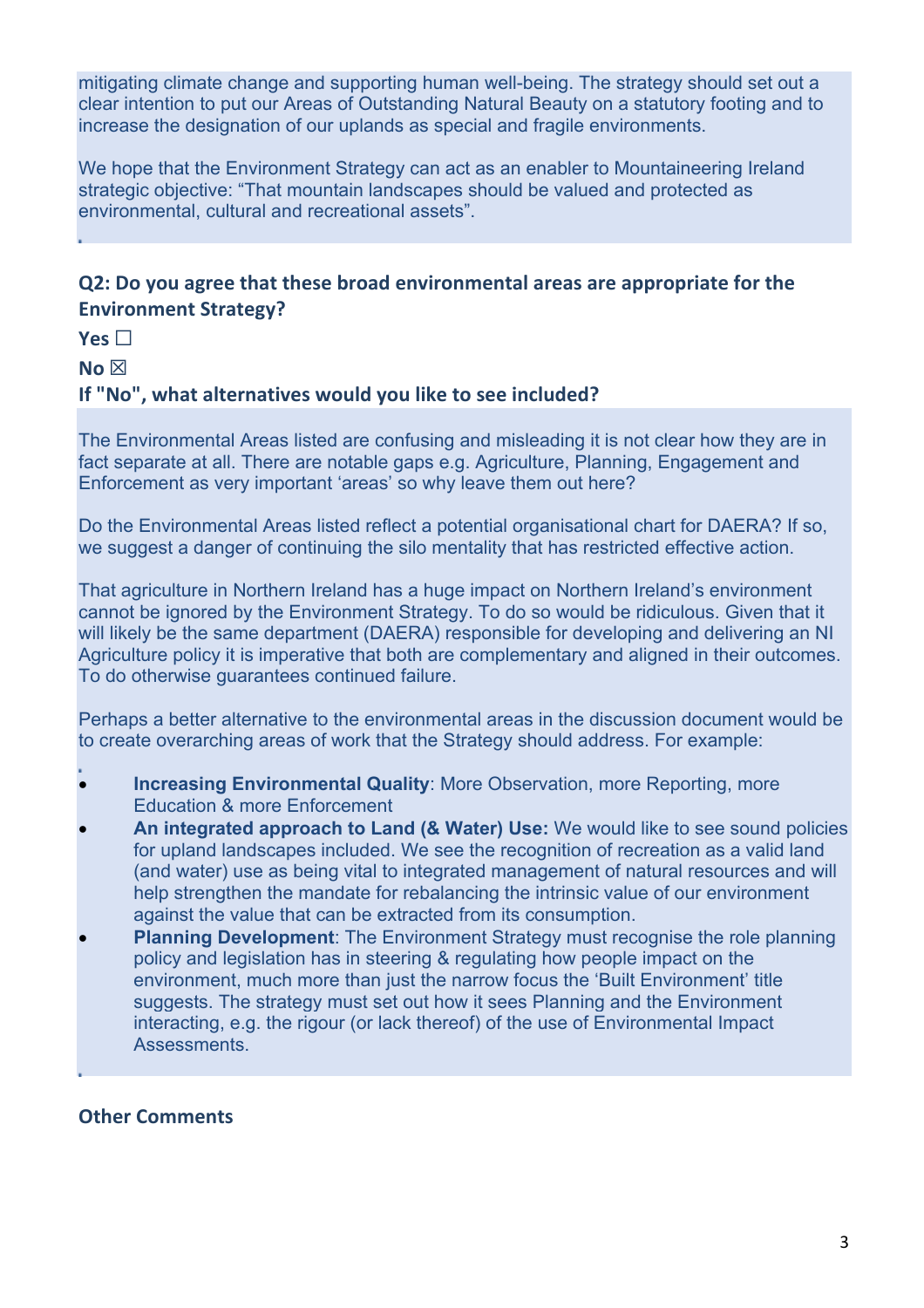#### **Q3: Do you agree that these are appropriate strategic themes for the Environment Strategy?**

**Yes** □ **No** ⊠

**If "No", what alternative or additional themes/issues would you like to see in the strategy?** 

**Engagement** - To reverse apathy, to encourage positive action and to enhance direct benefits from being in the environment.

Possible measure of progress and for PfG: An Environmental Engagement Index

**Valuing Nature** – Develop this theme to provide enough information on the costs of environmental damage and degradation so people may conclude that their environment is too vital to their quality of life to harm.

Possible measure of progress and for PfG: Natural Capital Index, Environment Engagement Index, Outdoor Recreation Index

**Improving our Environment** – Further decline is disaster, a status quo is failure, we must aim for enhancement / restoration.

Possible measure of progress and for PfG: A suite of indicators including existing PfG measures and the State of Nature measures.

**A Sustainable NI** – To make it better for tomorrow progress must start today. Outcomes must be progressive and continuous. No more safe reliance on medium and long-term goal to kick the can down the road. It will not be good enough to produce outcome targets for X years, sit back and wait to excuse the failure to meet them.

Possible measure of progress and for PfG: Recycling %, Energy & water consumption per capita, waste production per capita, carbon footprint per capita.

#### **Other Comments**

#### **Q4: Do you have any comments on what specific issues should be included under a proposed Environmental Engagement strategic theme?**

Environmental Engagement must be cross-cutting with the Department of Education. At school level through a statutory requirement for Environmental Education in curricula and through the Youth Service specifically through our much diminished but still existing network of Education Authority Outdoor Learning Centres.

We believe DAERA can do much more to communicate the value of a better environment as a trusted partner rather than as an enemy at the gate. Aim to re-energise, enthuse and reequip the advisory staff so they can be effective in building relationships with people (not just farmers). Give all the departmental staff opportunities to understand the broad range of environments they work in (including the uplands).

As Mountaineering Ireland believes that engagement with a wide range of stakeholders will be of critical importance in achieving the necessary changes to the way we live and work.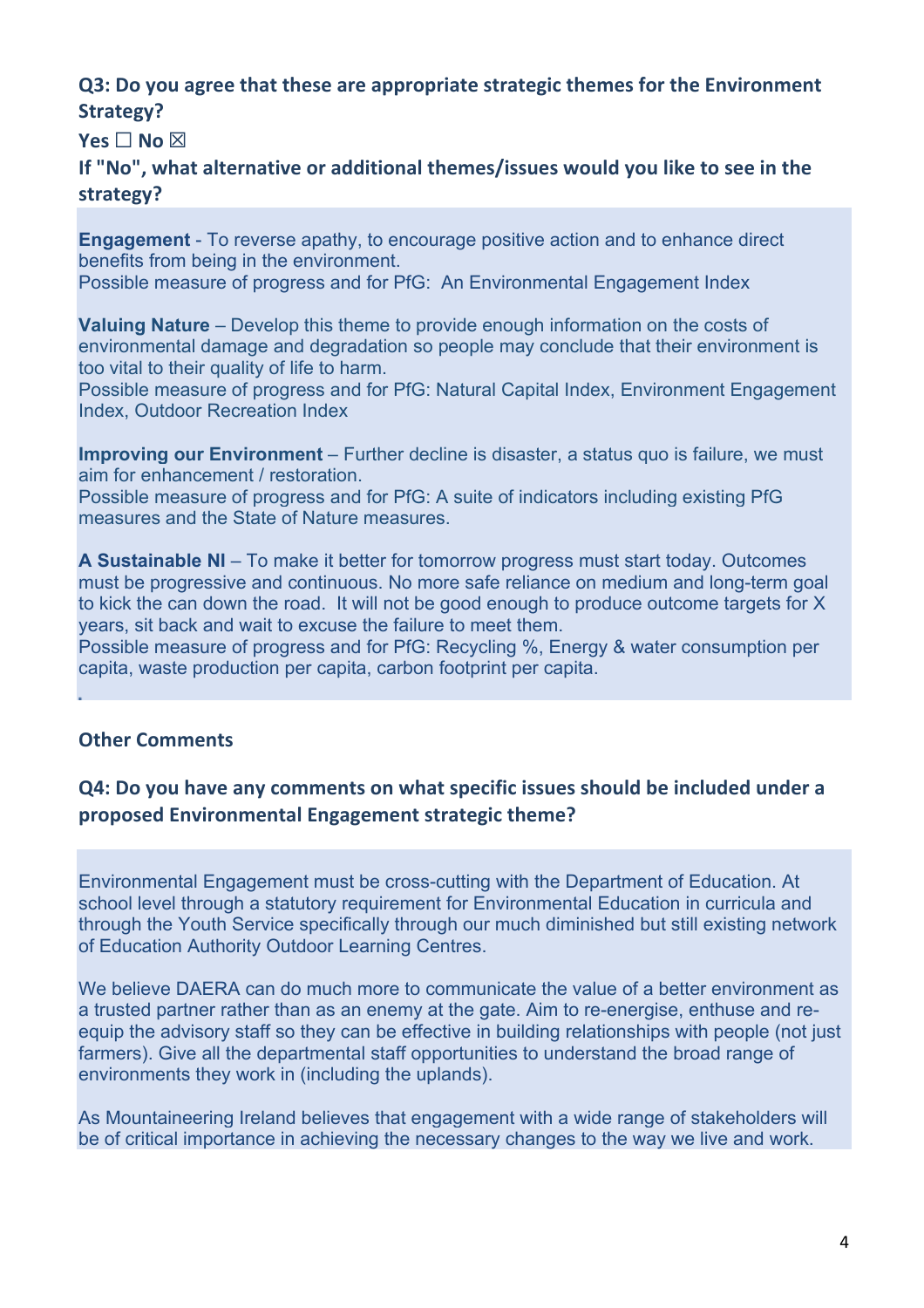DAERA should continue and encourage the (often exemplary but sometimes reluctant) practice of its officers liaising with non-governmental organisations. Especially those who can help the department in its understanding of biodiversity, landscape, sense of place, climate impacts, air and water quality impacts and human activities which contribute to viable, vibrant and active communities.

The Environmental Engagement theme could include measures such as:

- 1. Establishing a behaviour change knowledge resource in NI to:
	- o Summarise/ disseminate research appropriate for use by government/ eNGOs
	- o Support effective and consistent organisational communications with the public
	- o Drive public behaviour change in line with necessary changes.

2. Carry out local research to ensure relevance of findings from elsewhere to NI culture and norms.

3. Engage the public, including young people, when deciding on the priorities for which behaviours need to change.

4. Grow opportunities for young people to take action on the environment and nurture and encourage the next generation of environmentally responsible citizens.

5. Encourage in-house behaviour change campaigns within DAERA and support expansion across government departments where success is proven and expect the same approach from recipients of departmental funding.

6. Introduce an 'Environmental Engagement Index' to act as a baseline measure to determine future progress.

7. Improved collaboration between NI Statistics Research Agency, NIEA and NGOs (e.g. NIEL) to ensure that environment-focused questions in surveys (e.g. Continuous

Household survey), are designed to produce the most appropriate, usable and visible data. 8. Consideration should be given to communication techniques, including the use of online platforms and particularly the usability of the DAERA website.

9. Behavioural change for 'business' is crucial; DAERA should review current mechanisms for engaging with business, including Prosperity Agreements.

10. DAERA should adhere to best practice with regards to Open Government principles, including Open Data, when engaging with the public.

- 11. Environmental Engagement in NI needs to fully align with requirements under the Aarhus Convention, which:
	- o Links environmental rights and human rights;
	- o Acknowledges that we owe an obligation to future generations;

o Establishes that sustainable development can be achieved only through the involvement of all stakeholders;

o Links government accountability and environmental protection;

o Focuses on interactions between the public and public authorities in a democratic context.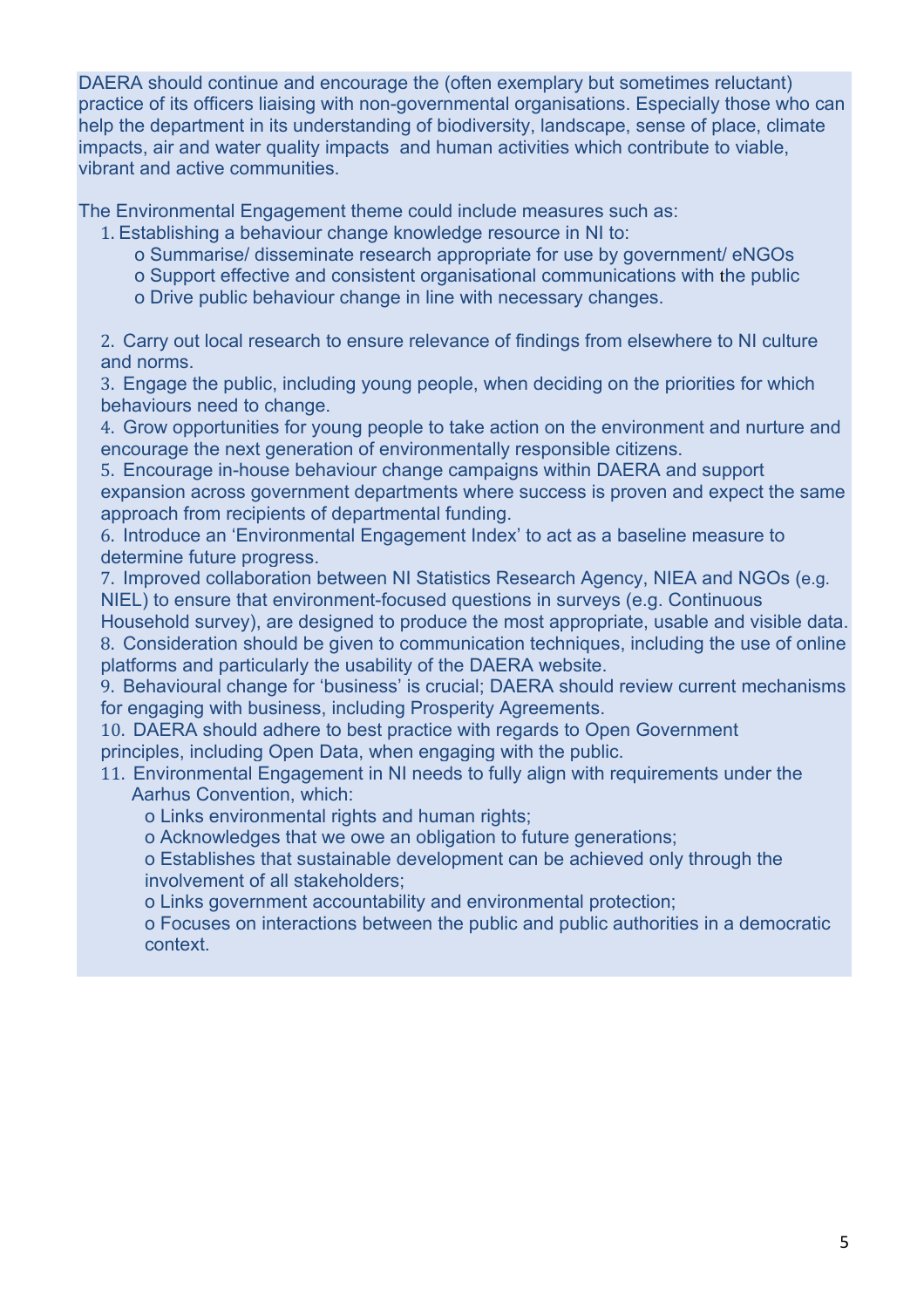#### **Q5: Do you have any comments on what specific issues should be included under a proposed Environmental Prosperity strategic theme?**

Change the theme title to **Valuing Our Environment.** Produce an Integrated Land Use Strategy. This will be vital to:

- o Enable all who make decisions on land use, to make better ones.
- o Allow our environment to meet PfG outcomes and to unlock and then properly attribute financial as well as human resources.
- $\circ$  End the all too often policy +/or objective conflict where one hand protects whilst the other hand destroys.

Complete a valid and best practice Natural Capital Assessment for NI.

Work with NGOs to compile a set of Environmental Quality Indicators: expanding on those currently used as PfG measures to include some of the State of Nature metrics. Use these with effective engagement to help the public, and all stakeholders, recognise the value of a 'Better Environment'.

We endorse the recommendations of the 2019 Food, Farming & Countryside Commission Report *Lay of the Land* (Northern Ireland). This report outlines the need for a 'transformation in our food and farming system in order to respond to the climate emergency and restore biodiversity, improve the public's health and wellbeing in all communities and develop Northern Ireland's distinctive pattern of farming to play its full part in responding to these challenges, supporting and revitalising rural communities. This will be imperative to move NI toward a circular economy, reducing consumption and waste and improving society.

#### **Q6: Do you have any comments on what specific issues should be included under a proposed Environmental Efficiency strategic theme?**

**No,** we do not believe this theme makes sense.

#### **Q7: Do you have any comments on what specific issues should be included under a proposed Environmental Quality strategic theme?**

Environmental Quality cannot be a theme, it is a measure of the success (or lack of) that past interventions have had on our environment. Observing, measuring, reporting and communicating environmental quality should be a key work package or output for the Environment Strategy.

The Environmental Quality indicators mentioned in the discussion document are almost entirely measures of problems, a bit like reporting the failure rate of an exam rather than how many passed. We suggest that to help foster pride, empathy and care for our environment measures are developed that link the quality of environment to our health & happiness. Like NIEA, ORNI Tidy NI & others we are keen to understand more of how engagement in, understanding of and empathy with our natural environment influences behaviour.

Whilst there have been a number of studies made to capture what one might call 'resource consumption data' (how people engage with / consume the outdoors - frequency, amount of time spent, activity, expenditure etc there is little published work of research attempts made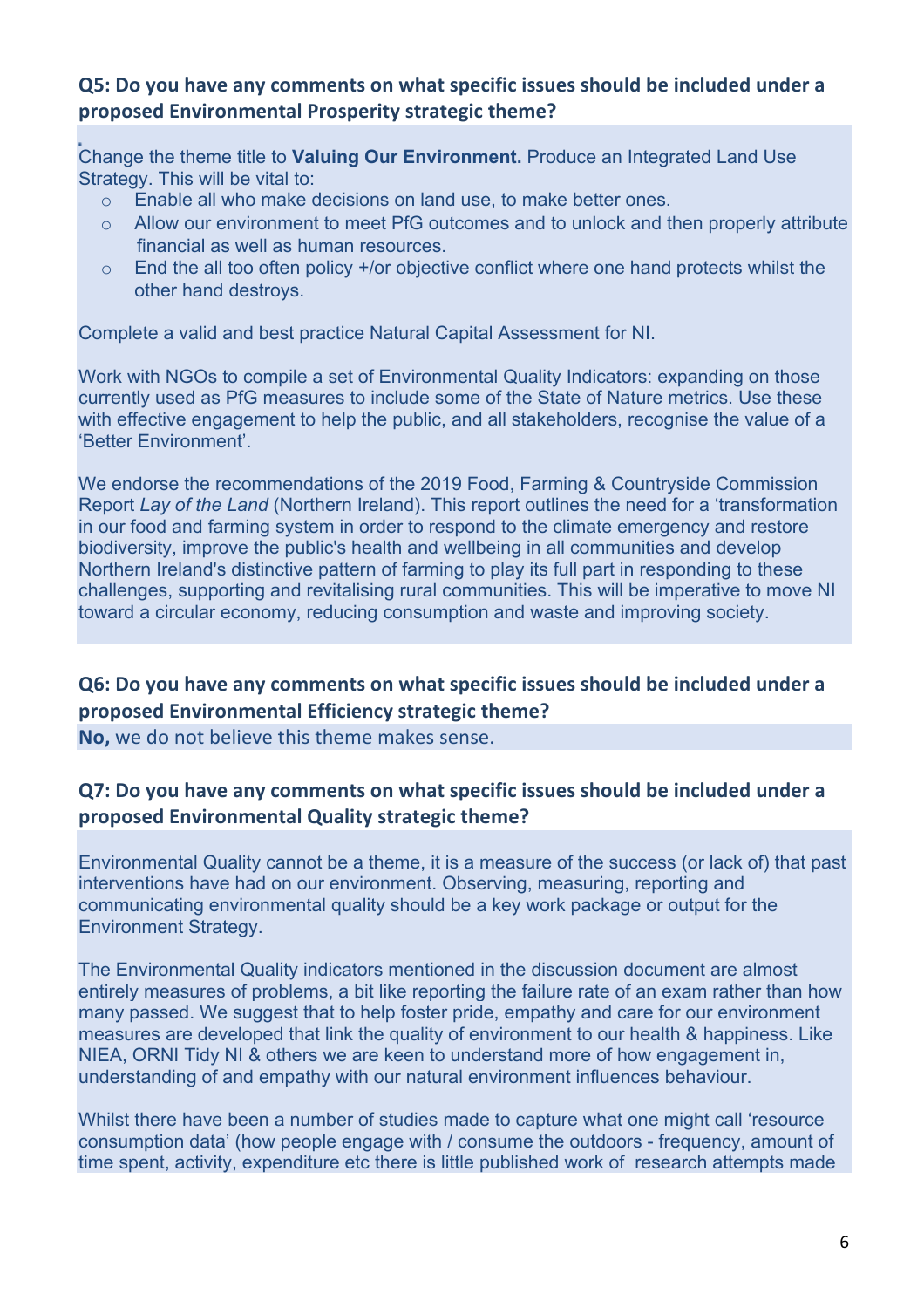to quantify how the 'quality' of the natural environment affects the quality of experience or quality of enjoyment had by those who recreate outdoors. We support the initial work being funded by NIEA to produce an Environmental Engagement Index and an Outdoor Recreation Index.

#### **Q8: What do you see as the main environmental governance priorities for Northern Ireland?**

1. Ministerial approval of a proactive, brave Environment Strategy and the sincere adoption of its aims across all Government Departments.

2. The creation and implantation of an independent Environment Protection Agency.

3. An integrated land use strategy for Northern Ireland that sets out Executive agreed proportions and targets for land cover, (and favourable condition) especially in relation to:

Peatlands including upland blanket bog **Heathlands Wetlands** Recreational access and open space Recreational woodland & forest

4. To deliver on public engagement with our environment there must be a recognition of Recreation as an accepted land use.

5. Formation of an NI Citizens Environment Assembly.

6. NI Environment Bill including legally binding emissions targets should be a headline measure of the Strategy and a priority for a newly-formed Assembly.

6. Create clear lines of accountability and transparency between local council plans and the objectives of the Environment Strategy.

#### **Q9: Do you agree that these are appropriate draft outcomes for the Environment Strategy?**

**Yes** ☒

**No** ☒

**If "No", what alternative or additional outcomes would you like to see?** 

We generally support the outcomes but would change ...

**"**Everyone can access and is connected to a healthy environment**" t**o: **"We have well managed landscapes and high-quality urban spaces that are** 

**accessible to everyone."**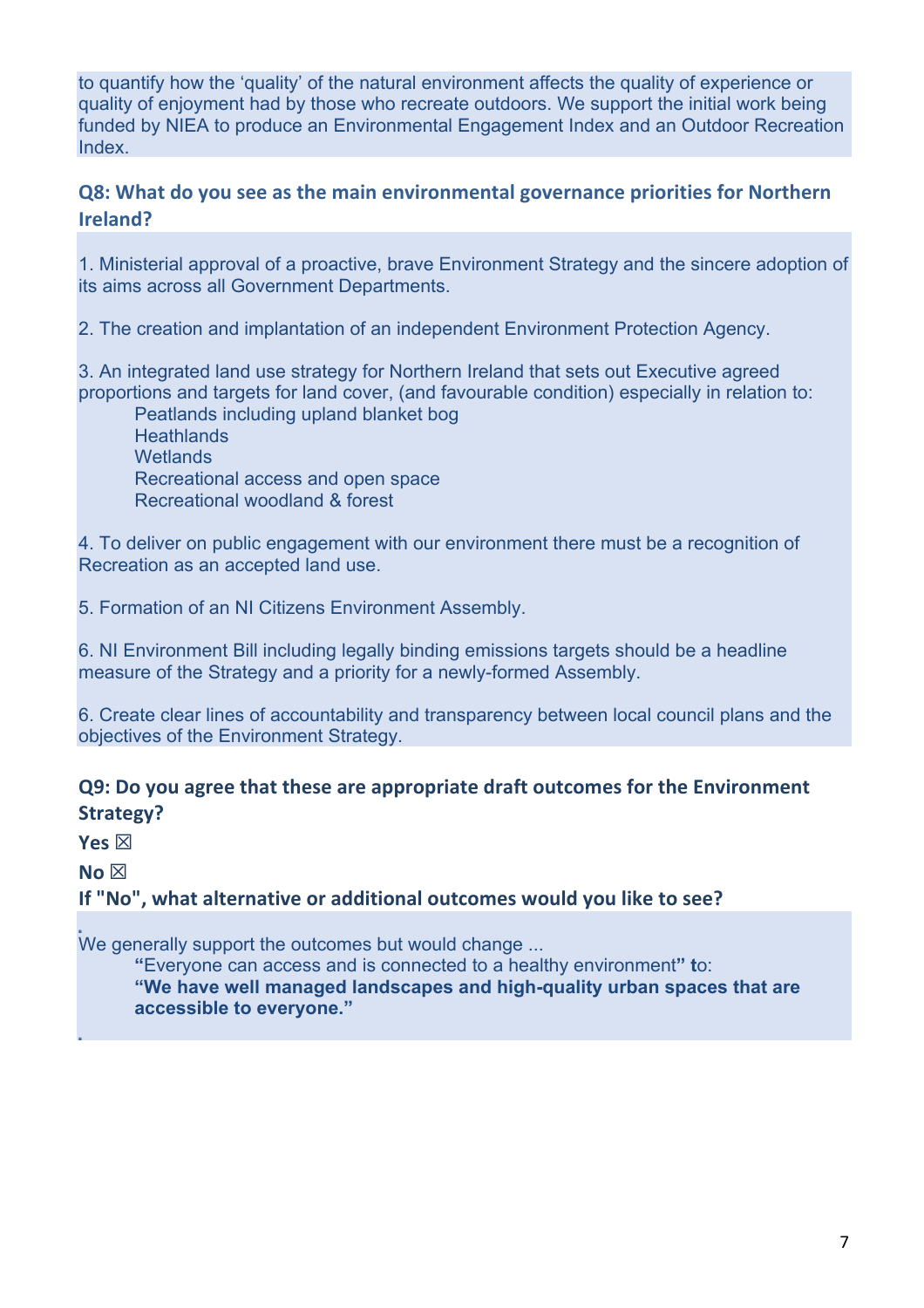#### **Other Comments Q10: What are your big ideas for the future protection and enhancement of the environment?**

Recognition of uplands as important natural assets and the development of policies and schemes which will encourage future management of these areas in a way that realises their potential to deliver a range of ecosystem services, including opportunities for recreation, with these public benefits in turn reflected in the scale of payments to landowners / land managers.

Mountaineering Ireland would like to see a shift in focus in Northern Ireland's renewable energy sector to improving energy storage, upgrading network infrastructure and replacing older turbines with newer more efficient ones, rather than using up more undeveloped land to create new windfarms. Mountaineering Ireland challenges the apparent presumption that remote and undeveloped landscapes are appropriate locations for industrial-scale renewable energy developments. Should these developments not be centred in industrial 6 zones or brownfield sites on the outskirts of cities and towns, with easier grid access and closer to demand centres? There should also be greater encouragement of solar PV and more investment in solar and tidal generation.

Local Authorities will be obliged to publish quarterly returns on key quality indicators and biannual returns on all the quality indicators mandated in the Strategy.

The placement of the industry development role for aquaculture, fisheries, forestry agriculture and agri-food outside DAERA. DAERA to become regulator, standard setter and monitor of progress towards a better environment.

Stronger emphasis on sustainability in industry and the adaption of the circular economy model across all industry. Specific measures for sustainability in the marine sector and marine renewable energy sector.

Some level of common ground between Environment Policy in NI and ROI.